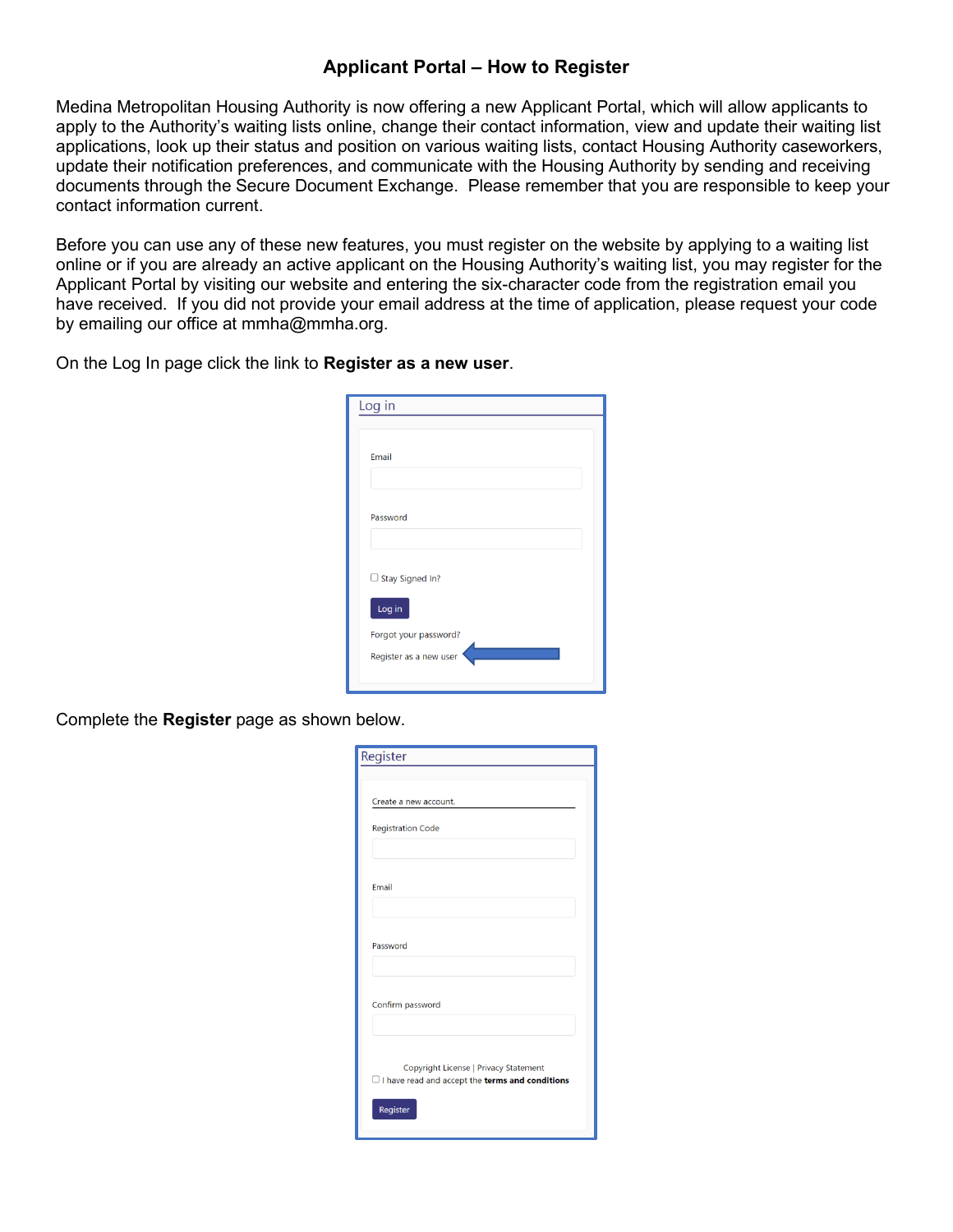After you have completed the **Register** page you will see the following screen.



You will also receive an email asking you to verify the email address you registered with. Click the Verify Email Address link to verify your email address.

| <b>Demonstration Housing Authority</b>                                                                                                                                                 |  |  |
|----------------------------------------------------------------------------------------------------------------------------------------------------------------------------------------|--|--|
| Verify your Demonstration Housing Authority portal email address.                                                                                                                      |  |  |
| Verifying your email address helps us to confirm we have the right email address to send you important<br>messages about your Demonstration Housing Authority portal account.          |  |  |
| To complete the email verification process of your Demonstration Housing Authority portal account, please<br>click the button below.                                                   |  |  |
| <b>Verify Email Address</b>                                                                                                                                                            |  |  |
| If you didn't attempt to verify your Demonstration Housing Authority portal email address or you feel that<br>your account may have been accessed by someone else, please let us know. |  |  |

After your email address is verified, this message is displayed:



Click the button above to login. Two factor authentication is being used to secure the portal accounts. After logging in the first time on a device you will receive an email with a numeric six-digit Authentication Code. Enter the Authentication Code in the box shown below and click Log In.